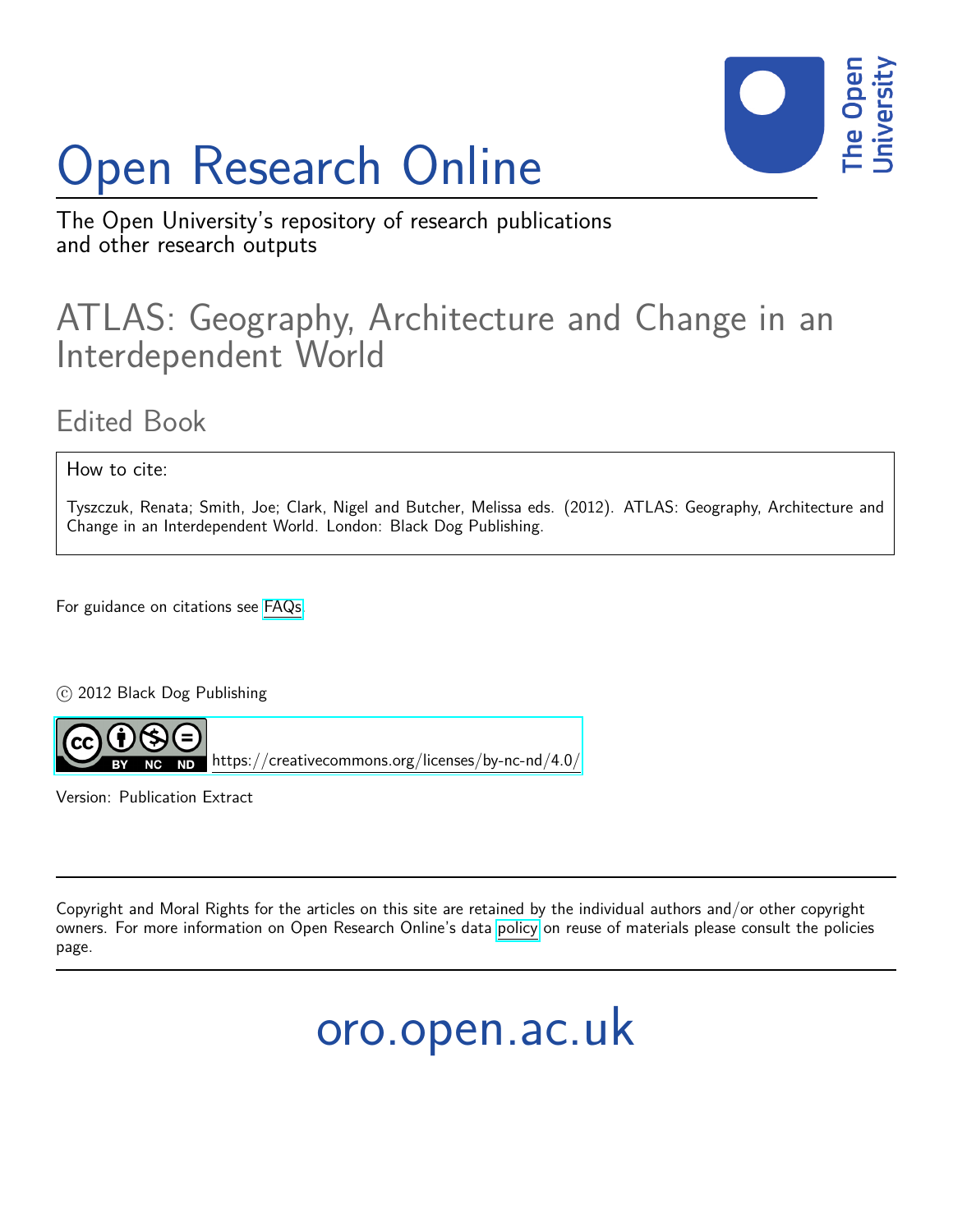#### **A Map They Could All Understand**

He had brought a large map representing the sea, Without the least vestige of land: And the crew were much pleased when they found it to be A map they could all understand.

Lewis Carroll, *The Hunting of the Snark*

This poem, and the accompanying illustration, *A Map They Could All Understand*, suggests the sheer impossibility of expressing some things in words and images. It is impossible to reach a viewing point from which we can fully account for the myriad ecological social and economic inter-relations: we are simply too enmeshed. By contrast with Carroll's crew of voyagers the landscape that we currently inhabit is very densely packed with symbols, signals and phrases.

With this ATLAS we are attempting to offer some means of navigating present and near-future challenges and to find ways of describing and responding to humanity's state of ecological, economic and cultural interdependence. We aim to do this in a way that respects, but isn't confounded by, its complexity. The writing and images contained in this book serve as a collage of careful but purposeful responses to life in an interdependent world – our own attempt at a 'map we can all understand'.

Our use of the term atlas – with all the completeness and dominion it implies– is intentionally playful. It allows us a nod towards Atlas, the ill-fated hero, doomed to hold up the heavens. We want to acknowledge the seriousness of contemporary political problems but also the hubris of so many responses that point to near at hand and fully formed 'solutions' that has left many people feeling disempowered. But we aim to move through that feeling and leave readers with a sense that these are challenges that can be addressed providing an understanding of the world that enables change.

To do so this ATLAS of interdependence draws together researchers and practitioners from two fields which have a great deal in common, and much to say to each other, but rarely write and work together: that is, geography and architecture. These disciplines share a heritage and present day concerns, responsibilities and expectations. Both draw together the humanities and natural and social sciences and in both fields training, research and practice are deeply inscribed with multi and inter-disciplinary ways of working. Both are concerned with space, place and processes of change – both social and natural. They also share a troubled inheritance of associations with narrow and powerful interests: geography is burdened by its role as colonialism's wayfinder and architecture has long been charged with giving concrete expression and reinforcement to powerful interests. Arguably, these are the spheres of research and practice that have engaged most purposefully with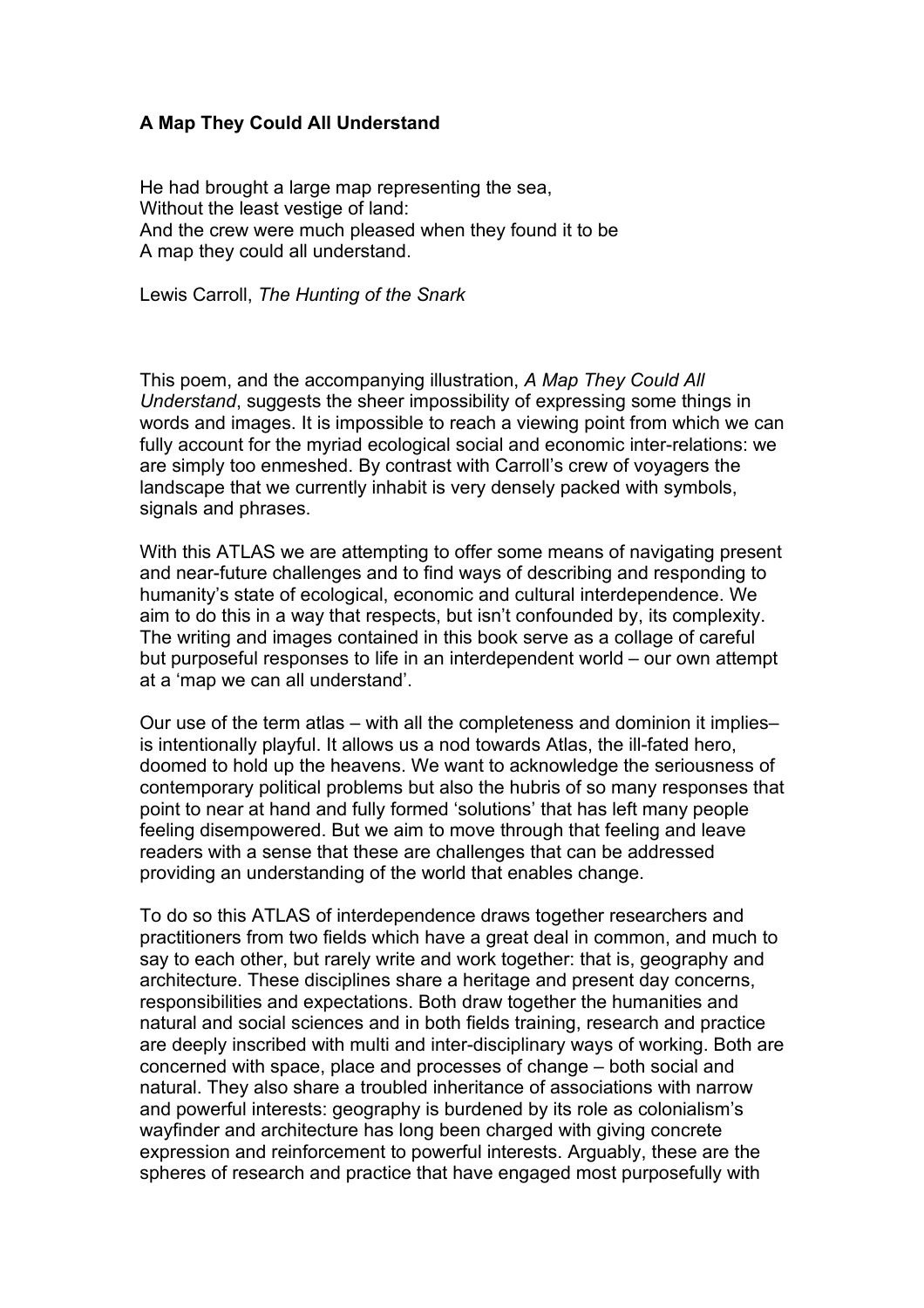the issues of living with global environmental change – an issue closely tied up with economic and cultural globalization.

Perhaps more than any other disciplines and professional practices, architecture and geography are expected to respond to, and hold some responsibility for, these challenges.

Critical and speculative thinking is a vital part of both architecture and geography, but it is not enough to critique the forms and structures that actually exist, or even to dream about shaping alternative futures. These are both fields which are implicated in mundane demands to design, construct and maintain built environments. While architecture's link with construction may be more obvious, geography, with its close ties with urban and environmental planning and management, also finds itself involved in the composition of the spaces it studies. A world facing unpredictable environmental changes, along with accelerating socio-cultural flows poses real dilemmas for agents who are obliged to deal with relatively enduring structures.

Therefore at the heart of the ATLAS is the challenge faced by architects, geographers, and researchers and practitioners in related fields, to respond in concrete forms and shapes to the demands of a dynamic planet and globally interdependent economy. It is about planning, designing, crafting, repairing and refitting the spaces we live in for conditions we cannot entirely predict. It is also about recognizing just how much of this composing and recomposing is already being done all around us – and not always by the people we might imagine, or in the places we might expect as the contributions in this book demonstrate. We begin, however, with the idea of rethinking that image at the heart of any atlas, the map.

#### **A more modest mapping**

There is an extensive critical literature on the importance of uncovering the intentions and agency of cartographers, and the work mappings can do to further the reach of the powerful. In this ATLAS, however, we attempt to engage in our literal and metaphoric map-making with our hearts on our sleeves. The Interdependence Day project that this book grows out of has set out to sketch 'new maps for an island planet' but to do so in a knowing way. The new ways of thinking and acting made possible by digitized and dematerialized connectivity, as well as the work that can be done by the necessarily static images and texts within this book, open up opportunities to reinforce and extend global solidarities. We see this 'mapping' as also supportive of what Sheila Jasanoff describes as the 'reintegration between global scientific representations of and local social responses to the climate'.1 We share with her the view that climate change implies a revolutionary reframing of human-nature relations, one that may take decades to accommodate. Yet we also sense that it might be the dynamic, surprising, and perturbing nature of the events disclosed by the sciences of global environmental change that serve to incite and energise this and related projects'.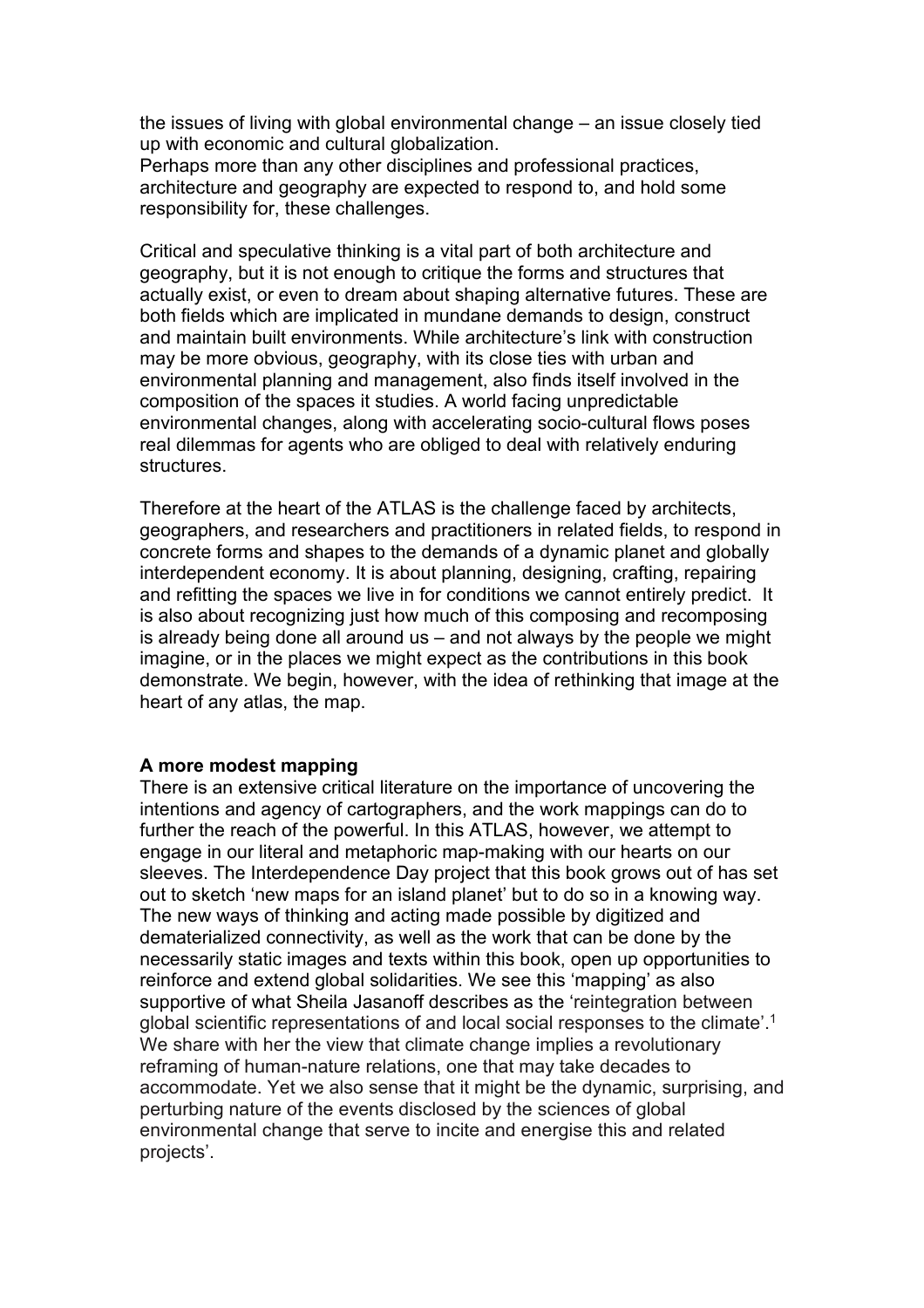The covers of the *Whole Earth Catalogs* of the late 1960s and early 1970s carried the strapline 'tools for change' below the then novel and exhilarating images of the Earth from space: 'blue marble' or 'whole earth' and 'earthrise'. 2 Within three decades such images had become the most ubiquitous photographic images on the planet. <sup>3</sup> The more recent *Earthlights* image that is wrapped around the cover of this book serves as a meditative tool that can support thinking about change – human and environmental. It is a remarkable document of the time we are living through– a map but in its electronic form so dynamic that it allows us both to track change and also to participate in it.

*Earthlights* is a composite satellite image of the Earth from space at night. It is a measure of human thriving and achievement, but also of our reach and impact across the planet. Even the capturing of the image signals something of our ambition and ubiquity: it signals our capacity to splice together a complete image of our planetary home from space. We can update it, tracking minute changes day upon day. It serves as a blunt index of development, with lights going on in Brazil, India and China. A few lights are dimming in Detroit's suburbs, and in numerous other postindustrial districts and worked-out mining areas. Strings of lights mark major transport routes, and these veins of electrical activity are thickening year on year.

The map also hints at human exploitation of the living natural world: the Japanese fishing fleet is visible from space – creating floating islands for the processing of natural resources. At a larger resolution, the gathering evidence that each flare of fossil-fuelled brightness adds to the instability of the global climate brings a new layer of misgiving to the already troubled notion of 'Enlightenment'. Earthlights is an image which insinuates that the very process of rendering the world clear and bright contributes to its irresolution and uncertainty: a map that suggests we ought to be thinking of new means of finding our way.

This book starts from the assumption that we haven't got as far as many influential people think in understanding global economic and environmental systems or in responding to crises within these interdependent processes. The contributions all share a sense that we are faced with a body of problems that are urgent and important, but that some of the most prominent responses to date pay little respect to the complexity and unpredictability of the terrain we know we now have to cross.

This ATLAS is characterised by thinking across scales: planetary, urban, human. It comprises a collage of ideas, art based projects, expert witness, stories and scientific responses to global environmental change, settling somewhere between the *Whole Earth Catalog*'s unruly mix of local and global ecological fixes and Borges' *Atlas of the Impossible*. It does not attempt to compete with more recent inheritors of the *Whole Earth*'s mantle or to act as an exhaustive reference guide to environmental change. Instead it asks afresh what 'tools for access' might be needed by diverse groups with completely different means of participation in the challenges we face. This ATLAS serves as a kind of catalogue for an unprecedented present and an unpredictable future pre-empting desperate or survivalist measures by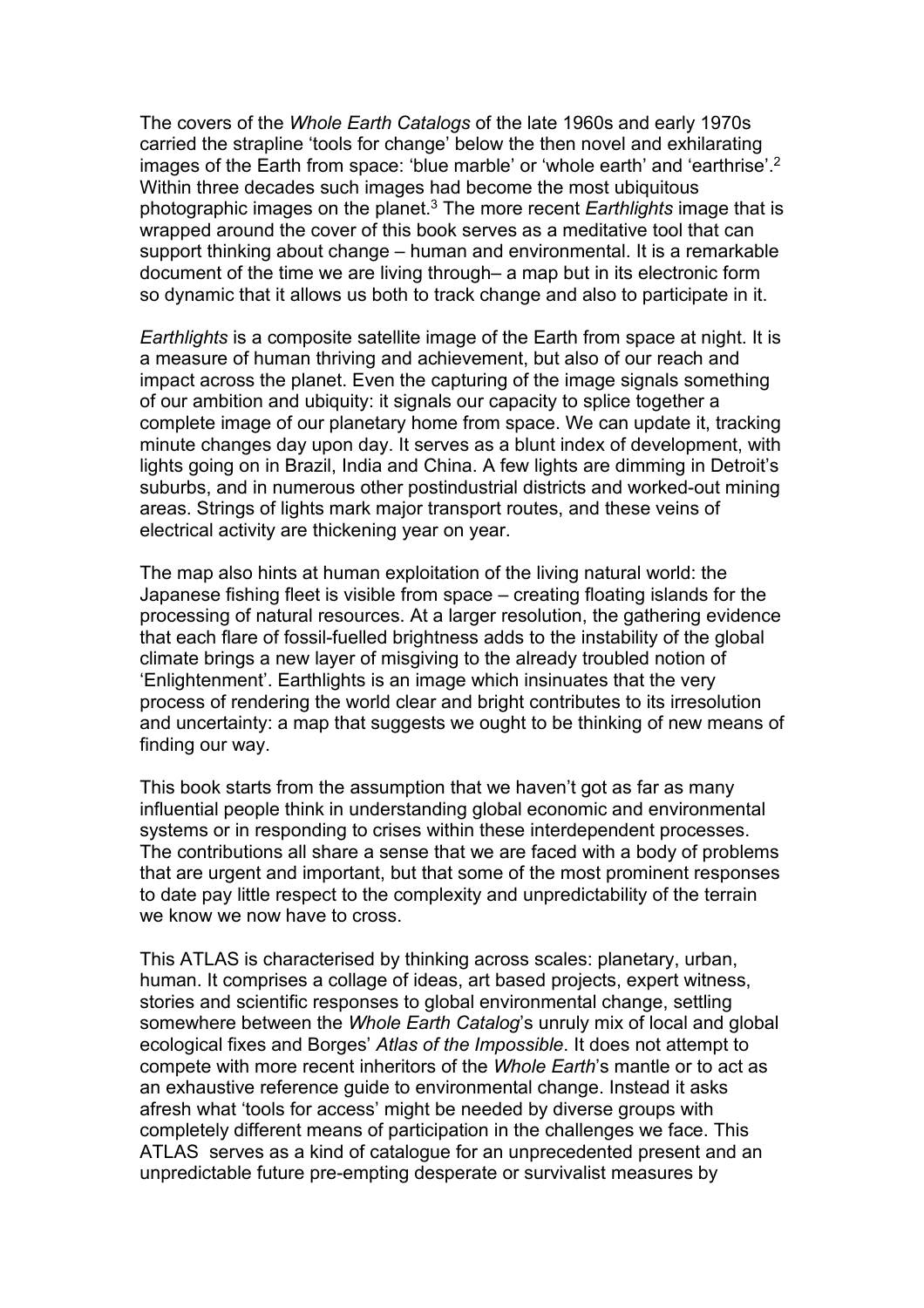exploring creative, experimental and ethical responses that are attuned to rapidly changing terrestrial conditions.

Another mapping reference that helps to explain our approach is that of the Marshall Islanders' stick charts. These navigational devices were used for many hundreds of years up until the middle of the twentieth century, allowing the islanders to find their way between island atolls across an open and apparently featureless ocean. They constructed three-dimensional objects out of palm fronds and shells. The maps were not purely topographic but rather brought together an understanding of the integration of time, space and natural processes, above all ocean swell. The maps weren't taken on journeys but rather learnt as one part of a sharing of knowledge of navigation as an important part of a mnemonic system that held diverse knowledge of the behavior of waves, birds, currents and more. These navigators proceeded by feeling as much as seeing their way.

In similar vein we want to suggest that the pursuit of positive change in an interdependent world will require a very different kind of plotting. On the one hand we resist the grand schemes, master narratives and problem-solution dialectics of twentieth century professions and politics. On the other we step away from the isolated hypercriticism of much contemporary critical social science and humanities.

There are certain principles and practices which have emerged as the key to our mapping:

#### **Interdependence**

A defining characteristic of contemporary understandings of many significant ecological, economic and cultural processes is the recognition of dense webs of interdependence. There is no promise of harmony, or an achievable unity in coming to terms with the complex ways that different and often distant entities impact on one other. These processes include interactions that are known, unknown and unknowable, and acknowledging which are which and the relations between them is one part of the challenge faced here. Interdependence isn't so much a guide to action as a ground condition  $- a$ description of our state of being.

#### **Revisions and revaluations**

Supporting good decisions will require openness to fairly radical revisions of a body of existing valuations (of economic value; of time; of past, present and future; of the interests of distant others and the non-human). While this at first sight looks like an audacious set of propositions there is plenty of evidence within these contributions that this has been going on in many spheres already, and acknowledging them all in one place starts to add up to a convincing story. Some of these revisions are subtle and /or cultural (e.g. treasuring socially and/or environmentally beneficial practices around food, craft, mobility, healthcare). Some are more explicit, large scale and political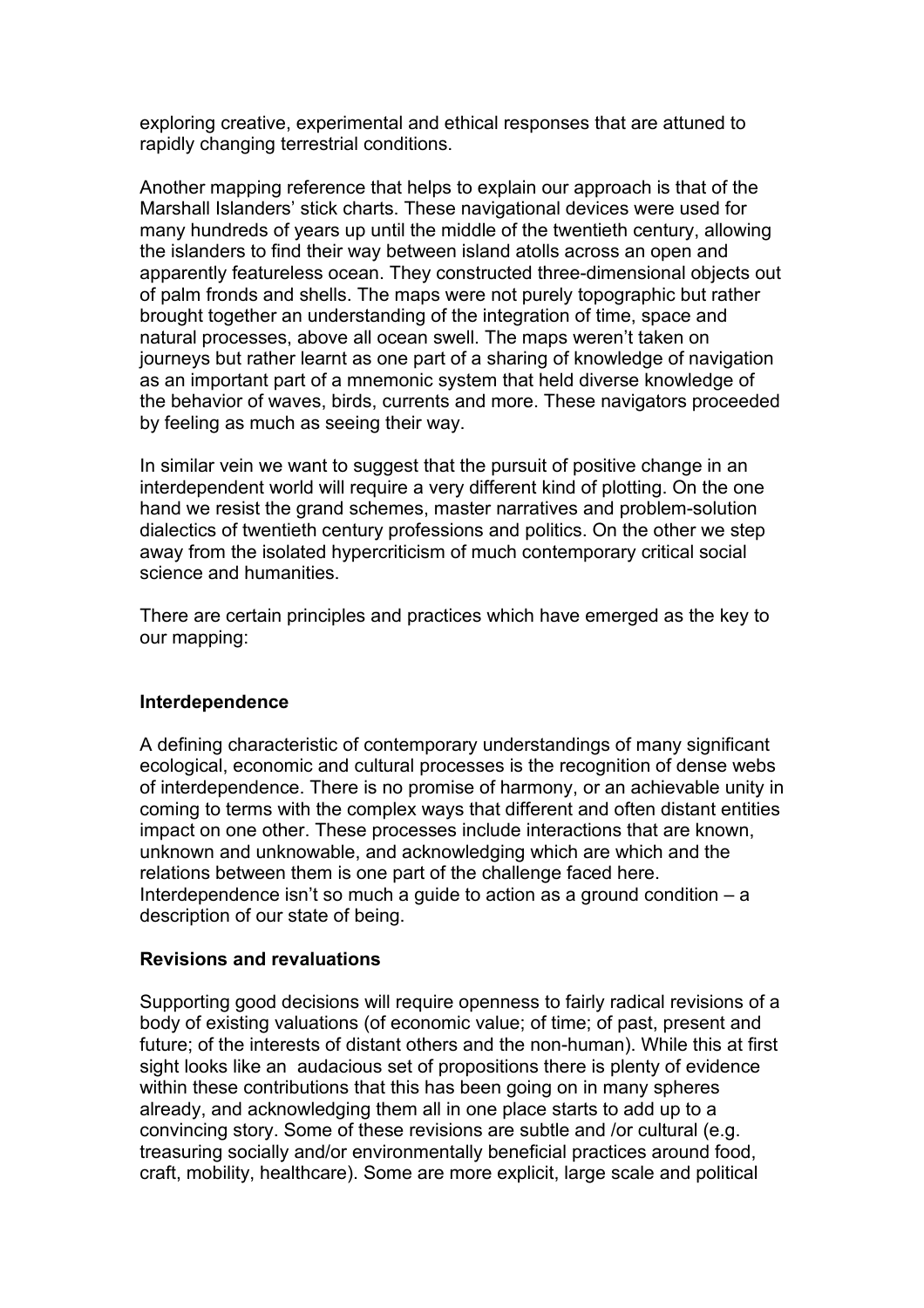(e.g. establishing an impactful floor price for carbon; establishing funds for redistribution to the most vulnerable to global environmental and economic changes; securing labour and welfare standards globally – hinted at through for example fairtrade initiatives).

#### **Dynamism**

Over recent decades, environmental and earth sciences, particularly research related to climate change, have demonstrated that the planet is far more dynamic than most of us ever imagined. At the same time, cumulative human activity is making it even more unstable. Hence we are likely to see more rapid changes in physical systems, and displacement of people and other living things, than we've ever seen before in the entire history of settled human habitation. Economic and political systems have shown themselves to be far more unsettled than recently dominant accounts of globalization had anticipated. There are repeated attempts within this book to try to learn to anticipate and bend or flow with these dynamic processes rather than ignore them or simply stand in their way.

#### **Provisionality**

The professions tasked with designing, constructing and maintaining relatively durable structures find themselves working under conditions of increasing ecological and social uncertainty. This predicament suggests the need for an alternative to the dominant paradigm of responses to global changes - that of 'designing for sustainability' - which seeks balance in the context of linear changes on what is assumed to be a largely predictable planet. Although current discourses of resilience go some way to responding to new knowledge of dynamic systems, we push this further towards thinking and action rooted in provisionality. This response to designing under conditions of dynamism is about much more than finding technical definitions of resilience or drafting adaptation strategies: rather, it commits us to calculated risks and decisions without guarantee – and to learning from both the successes and the failures of these wagers.

#### **Creativity**

Provisional responses to dynamic situations are necessarily creative and generative rather than formulaic. Many of the contributions underline a sense that designing ways to make the best of a mobile planet is both trial and adventure. Fluctuating conditions compel us to constantly patch up and modify the infrastructures we rely upon, importing a degree of creativity into even the most mundane of tasks. More pronounced changes call for more demanding improvisations; working with the materials and the skills at hand to make old systems function in new ways, or to hatch wholly new systems. In such situations, commands from 'above' tend to struggle, while more distributed and shared responses have a greater chance of keeping pace. This perspective is one that seems to chime with contemporary understandings of personal identity, experimentation and self-expression,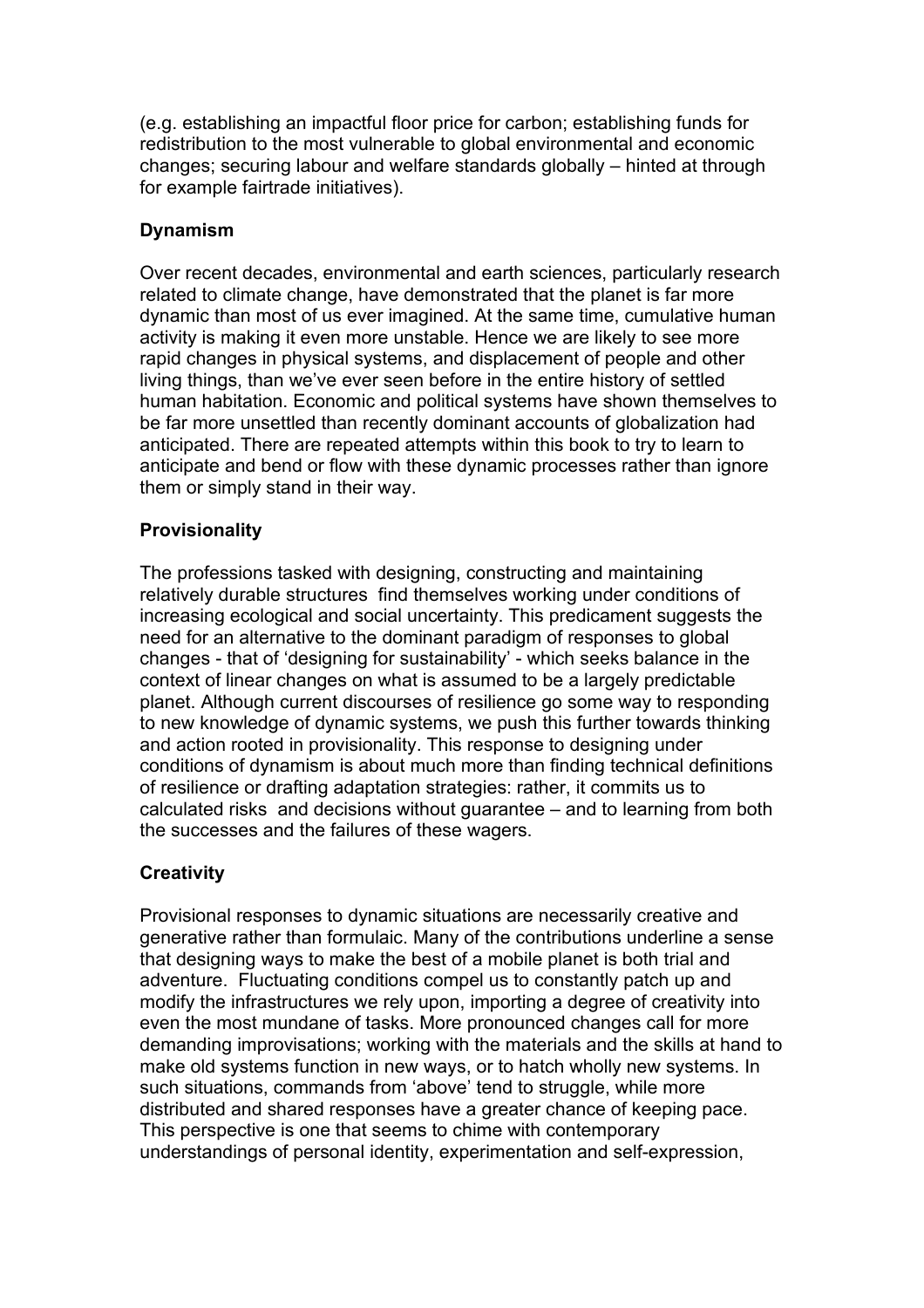more so at least than the self-constraining, and procedurally oriented framings of many sustainability discourses.

#### **Hospitality, responsibility and care**

With trial there is also error. Not all experiments succeed. And even the most bold and creative responses to novel situations may fall short of what is required. To be careful and responsive is also to be willing to respond to those who have been overwhelmed by events, or whose improvisations and experiments have proven inadequate. On a dynamic planet, there will always be some whose ground is more supportive than that of others. But it is not always easy to know what others need, or when and how these needs are best met. In this sense, the kind of welcome or support we might offer those in need is also a kind of improvisation, an experiment in interdependence that has been referred to as 'hospitality' in different times and contexts. And changing conditions means that it is not always clear who is carer and who is being cared for, who is the host and who is the guest: these too are positions that are provisional and fluid. Effective care requires effective noticing. The poet Kathleen Jamie calls for 'care and maintenance of the web of our noticing, paying heed',<sup>4</sup> and many of the entries pay attention to the quality and scope of our noticing. As with the Marshall Islander stick charts, the contents of this ATLAS point to the value of refining and rehearsing our aptitude for bringing together diverse knowledges and experiences. 'Practicing' and 'noticing' can equip us to understand our responsibilities, but also make us skillful in our responses 'at this place and on this day'.

#### **Politics here and now**

All of the above is a move away from the dominant framings of Twentieth century politics. The *Interdependence Day* project that has generated this ATLAS has directly intervened in mainstream political debates and made its own near term proposals and arguments on a range of issues. Nevertheless, the work has been pursued from a particular perspective; that is that politics at the present time should not be about the preparation of grand projects and plans that generate solutions in the wake of 'problem definition'. Rather there are instances where there is a quiet politics to unrecognized practices that are situated and contextualized and have a high value in terms of their ecological or social benefit. These varied ways of doing politics beat a rhythm through the pieces throughout the book wherein 'ground level' decision-making processes and place making practices in specific localized contexts serve to demonstrate that a better world is possible.

Many of the contributions in the book recognize that small- niche based gestures, practices and techniques can be understood as, and are often explicitly intended to be, seed-beds where alternatives to existing regimes and infrastructures are tried out and nurtured. In the context of dense globally distributed and usually 'horizontal' networks of communication these seedbeds and experiments can be rescaled. They nourish and are nourished by international networks of solidarity. But more than that, they also represent a catalogue of deft responses to dynamics and uncertainty. Faced with the